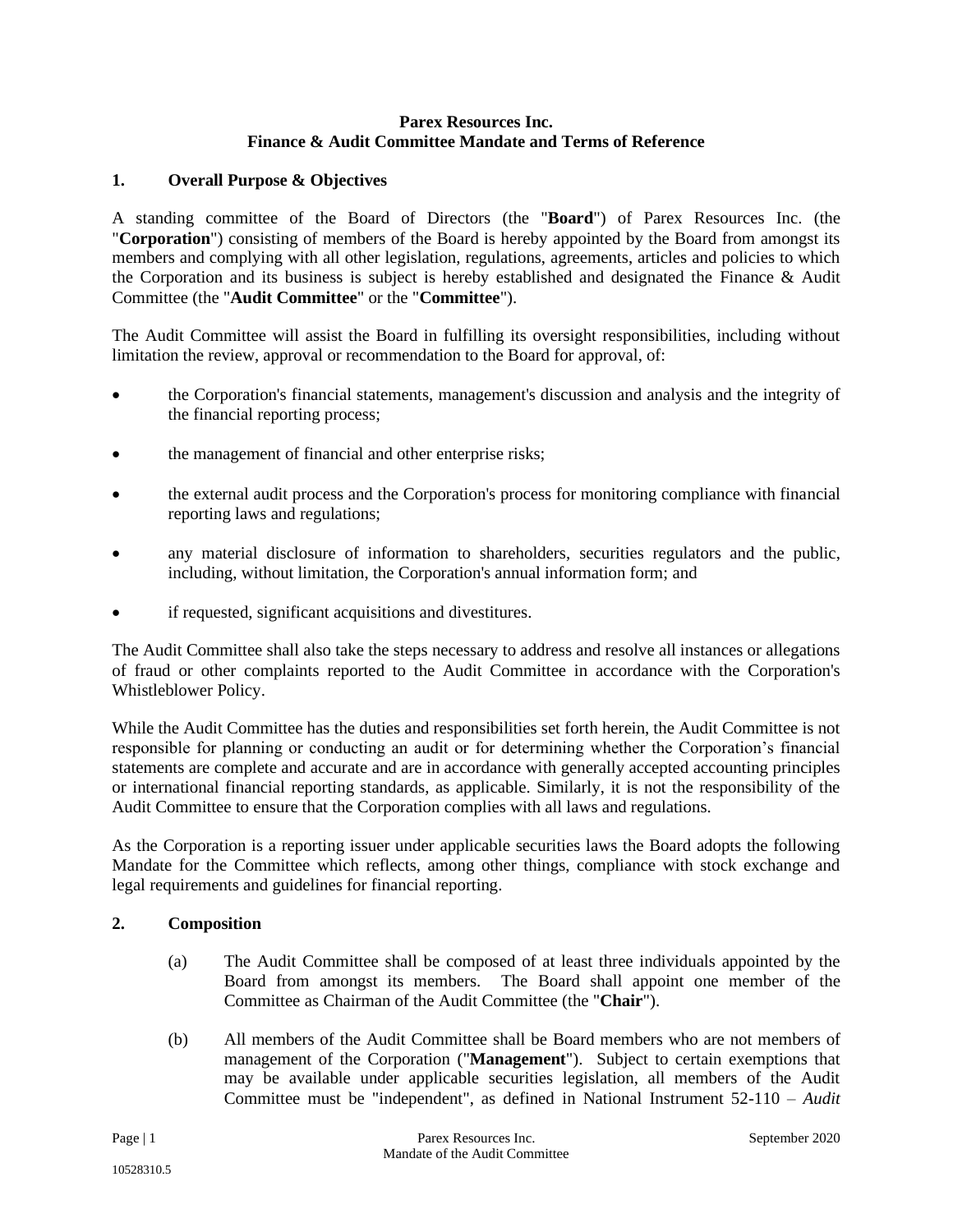*Committees* (as amended ore replaced from time to time) of the Canadian Securities Administrators ("**NI 52-110**").

- (c) Members of the Audit Committee must be financially literate, as defined in NI 52-110, and at least one member must have accounting or related financial management expertise.
- (d) A member shall cease to be a member of the Audit Committee upon ceasing to be a director of the Corporation or upon ceasing to be "independent".

### **3. Meetings**

- (a) The Audit Committee shall meet at least quarterly with Management, and at least quarterly with the external auditors, such meetings generally coinciding with the release of interim or year-end financial information. Special meetings may be convened as required upon the request of the Audit Committee or the officers of the Corporation.
- (b) A quorum shall be a majority of the members of the Audit Committee.
- (c) Effective agendas, with input from Management, shall be circulated to Committee members and relevant Management personnel along with background information on a timely basis prior to the Committee meetings.
- (d) Minutes of each meeting shall be prepared.
- (e) The meetings and proceedings of the Audit Committee shall be governed by the provisions of the by-laws of the Corporation that regulate meetings and proceedings of the Board.
- (f) The Audit Committee may invite the Chief Executive Officer or Chief Financial Officer or his or her designate(s), such directors, officers or employees of the Corporation, the Corporation's external auditor(s) and any other independent external advisors or consultants as it may see fit to attend its meetings and take part in the discussion and consideration of the affairs of the Audit Committee.

#### **4. Reporting / Authority**

- (a) Following each meeting, the Chair will report to the Board and provide a summary of the meeting.
- (b) Copies of the minutes from all meetings, as well as information and supporting schedules reviewed and discussed by the Audit Committee at any meeting shall be retained and made available for examination by the Board or any director upon request to the Chair.
- (c) The Audit Committee shall have the authority to investigate any activity of the Corporation falling within the terms of this Mandate, and may request any employee of the Corporation to cooperate with any request made by the Audit Committee, including any investigation in accordance with the Corporation's Whistleblower Policy.
- (d) The Audit Committee may retain external persons having special expertise and obtain independent professional advice to assist in fulfilling its responsibilities at the expense of the Corporation and approve the terms of retainer and the fees payable to such parties.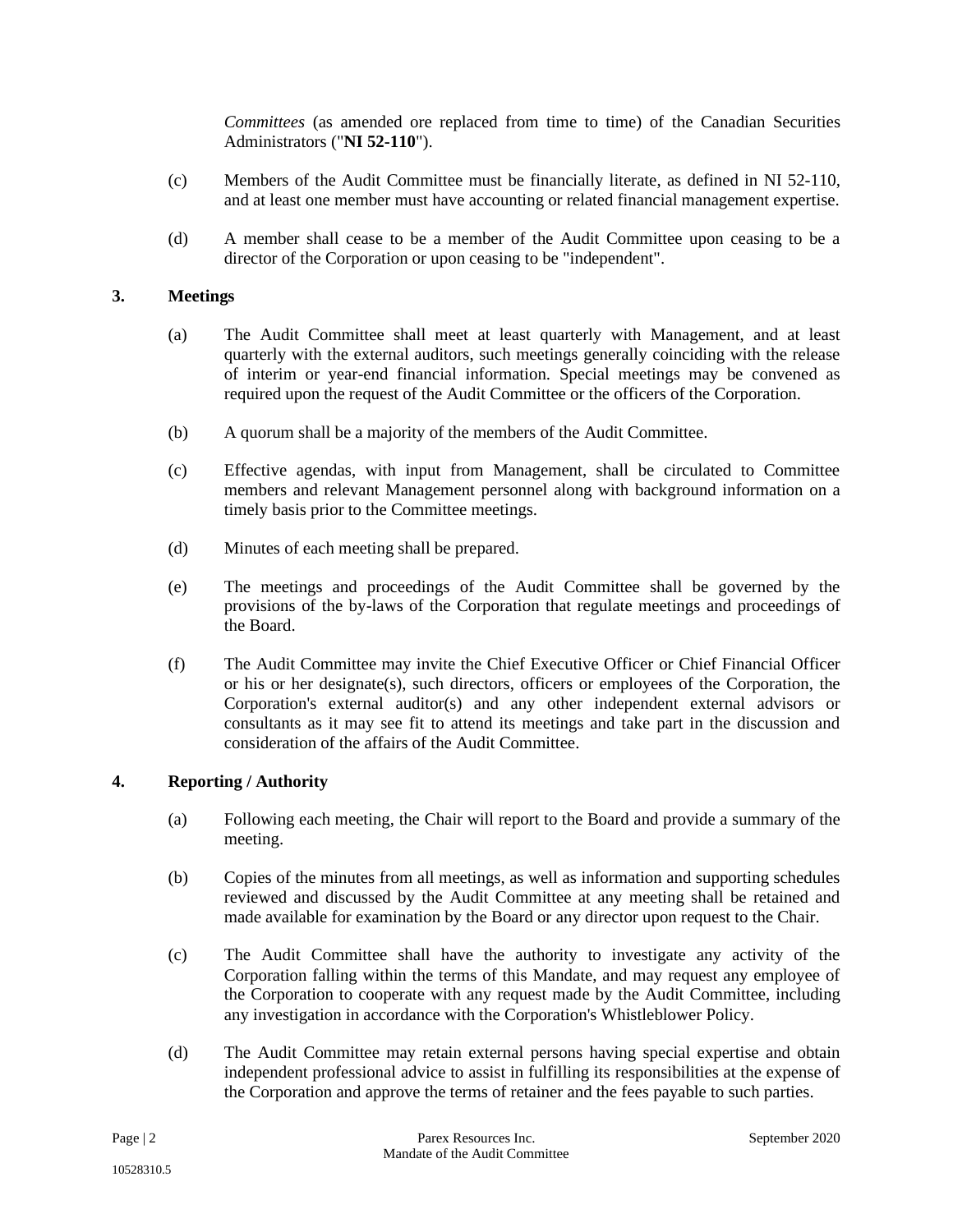### **5. Duties & Responsibilities**

#### (a) **Financial Information and Shareholder Communication**

Review:

- (i) the audited annual financial statements and unaudited quarterly financial statements with Management and the external auditors (including disclosures under "Management's Discussion & Analysis"), in conjunction with the report of the external auditors, and obtain explanation from Management of all material variances between comparative reporting periods. Upon satisfactory completion of the review, the Committee will recommend that the Board approve the annual and quarterly financial statements and management's discussion and analysis;
- (ii) shareholder communications based on the quarterly and annual financial statements, including, without limitation, all annual and interim earnings press releases;
- (iii) the Corporation's annual information form;
- (iv) press releases and all other public disclosure containing audited or unaudited financial information or financial guidance; and
- (v) significant accounting and tax compliance issues where there is choice among various alternatives or where application of a policy has a material effect on the financial results of the Corporation.

#### (b) **Internal Controls**

- (i) Review annually and approve as required:
	- (A) processes adopted by Management for establishing effective internal controls, to be responsible for the accurate reporting of the Corporation's revenues and expenses, and the safeguarding of its assets;
	- (B) the adequacy and effectiveness of the Corporation's accounting and internal control policies and procedures through inquiry and discussions with the Corporation's external auditors and Management;
	- (C) the quality and integrity of the Corporation's disclosure controls and procedures and management information systems through discussions with Management and the external auditors;
	- (D) major changes to the Corporation's disclosure controls and procedures and management information systems; and
	- (E) spending authority and approval of limits.
- (ii) Oversee Management's reporting on internal controls and disclosure controls and procedures.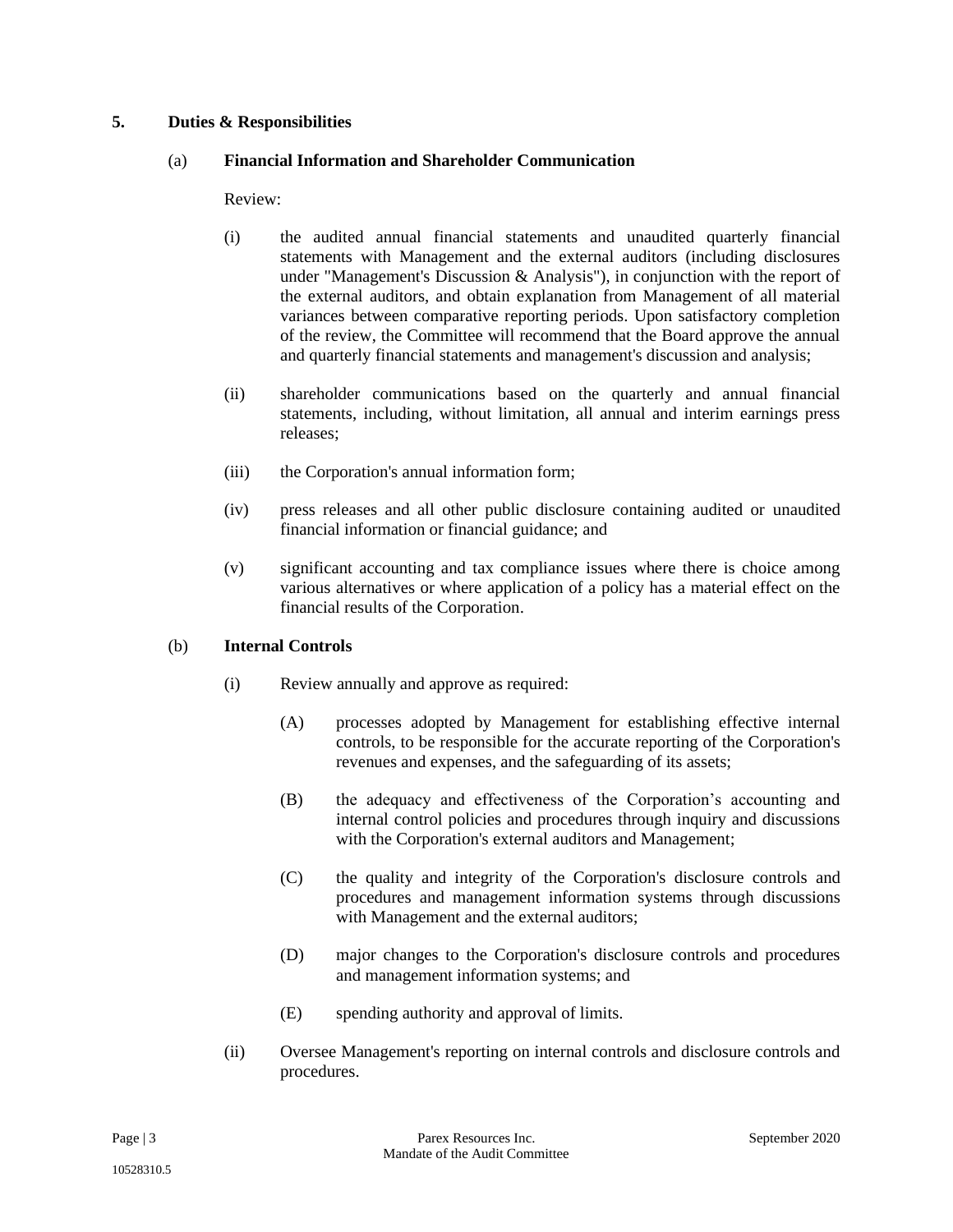# (c) **Enterprise Risk Management ("ERM")**

(i) Review and assess the identification and management of ERM matters pertaining to the Audit Committee.

# (d) **External Auditors**

- (i) instruct the auditors that: (a) they are ultimately accountable to the Audit Committee (as representatives of the shareholders of the Corporation); (b) they must report directly to the Committee; and (c) the Committee is responsible for the appointment (subject to shareholder approval), compensation, retention, evaluation and oversight of the Corporation's external auditors;
- (ii) oversee the independence of the auditors and take such actions as it may deem necessary to satisfy it that the Corporation's auditors are independent within the meaning of applicable securities laws by, among other things: (a) requiring the independent auditors to deliver to the Audit Committee on a periodic basis a formal written statement delineating all relationships between the independent auditors and the Corporation; and (b) actively engaging in a dialogue with the independent auditors with respect to any disclosed relationships or services that may impact the objectivity and independence of the independent auditors and taking appropriate action to satisfy itself of the auditors' independence;
- (iii) annually:
	- (A) recommend to the Board an independent accounting firm to conduct the annual audit;
	- (B) review with Management and auditors the purpose and scope of the audit examination, review the terms of the external auditors' engagement and the fees for the annual audit;
	- (C) review and recommend to the Board the compensation of the external auditors;
	- (D) assess the qualifications and performance of the auditors, taking into account the opinions of Management, and present conclusions to the Board;
	- (E) obtain and review a report by the external auditors describing: the firm's internal quality control procedures; any material issues raised by the most recent internal quality control review (or peer review) of the firm, or by any inquiry or investigation by governmental or professional authorities, within the preceding five years, respecting one or more independent audits carried out by the firm and any steps taken to deal with such issues:
	- (F) ensure compliance with any legal requirements regarding the rotation of applicable partners of the external auditors, on a regular basis, as required;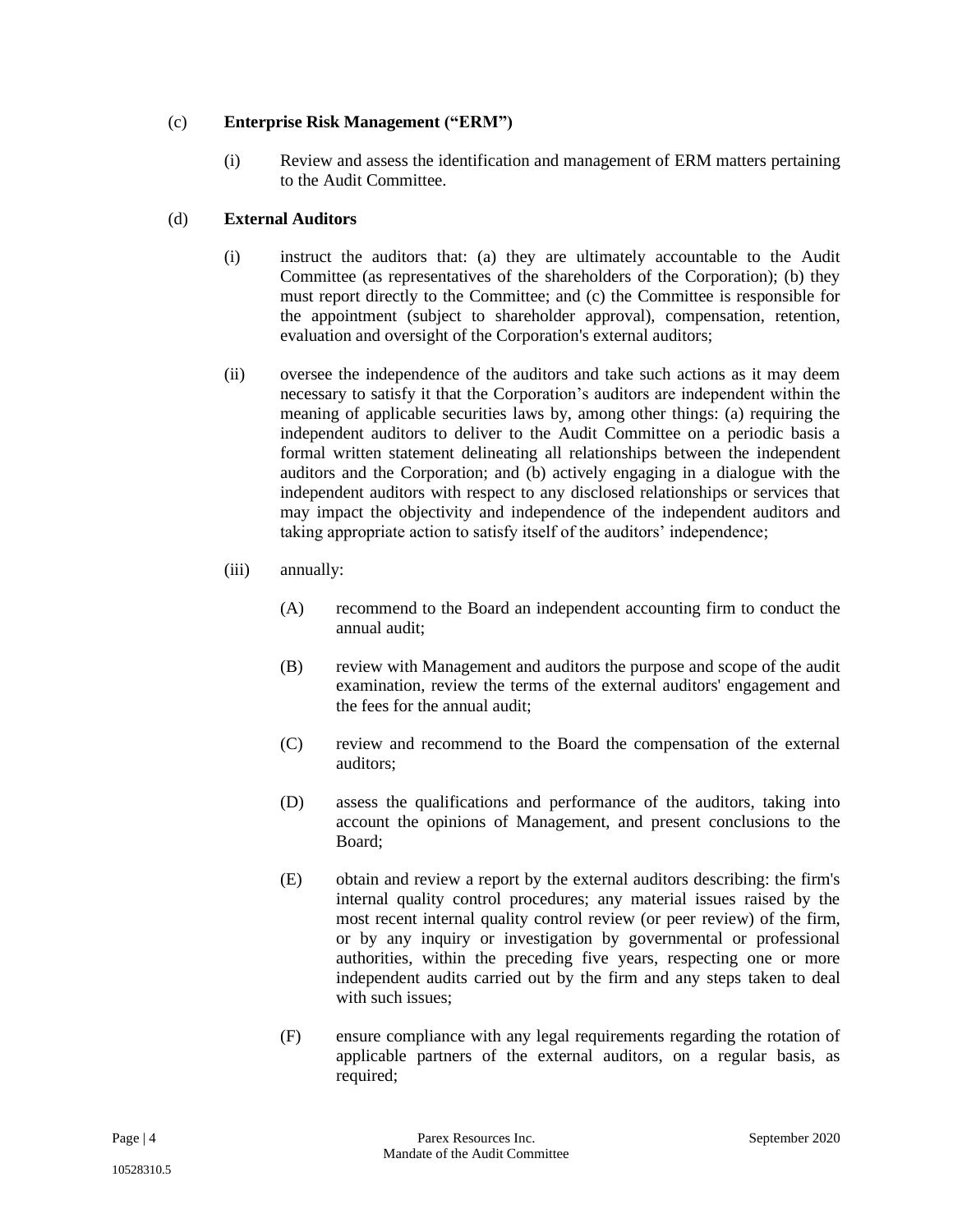- (G) obtain a certificate attesting to the external auditors' independence, which identifies all relationships between the external auditors and the Corporation;
- (H) review all reportable events, including disagreements, unresolved issues and consultations, as defined in National Instrument 51-102 – *Continuous Disclosure Obligations* (as amended or replaced from time to time) of the Canadian Securities Administrators ("**NI 51-102**"), on a routine basis, whether or not there is a change of auditors; and
- (I) meet independently with auditors in the absence of Management to discuss any issues which the auditors may wish to bring forward including any restrictions imposed by Management or significant accounting issues in which there was a disagreement with Management;
- (iv) review the performance of the auditors and recommend to the Board the replacement or termination of the independent auditors (subject to required shareholder approvals) when circumstances warrant;
- (v) where there is a change of auditor, review all issues related to the change, including information to be included in the notice of change of auditors (NI 51- 102) and the planned steps for an orderly transition;
- (vi) generally oversee the work of the external auditor, including resolving any issues that arise between Management and the external auditors;
- (vii) pre-approve engagements for non-audit services provided by the external auditors or their affiliates, together with estimated fees and potential issues of independence; and
- (viii) review and approve the Corporation's hiring policies regarding partners, employees and former partners and employees of the present and former external auditors of the Corporation.

# (e) **Audit**

- (i) review with Management and the external auditors major issues regarding accounting principles and financial statement presentation, including any proposed changes in major accounting policies, the presentation and impact of significant risks and uncertainties, and key estimates and judgements of Management that may be material to financial reporting;
- (ii) question Management and the external auditors regarding significant financial reporting issues during the fiscal period and the method of resolution of such issues;
- (iii) monitor the steps taken by Management to deal with issues arising from the annual audit;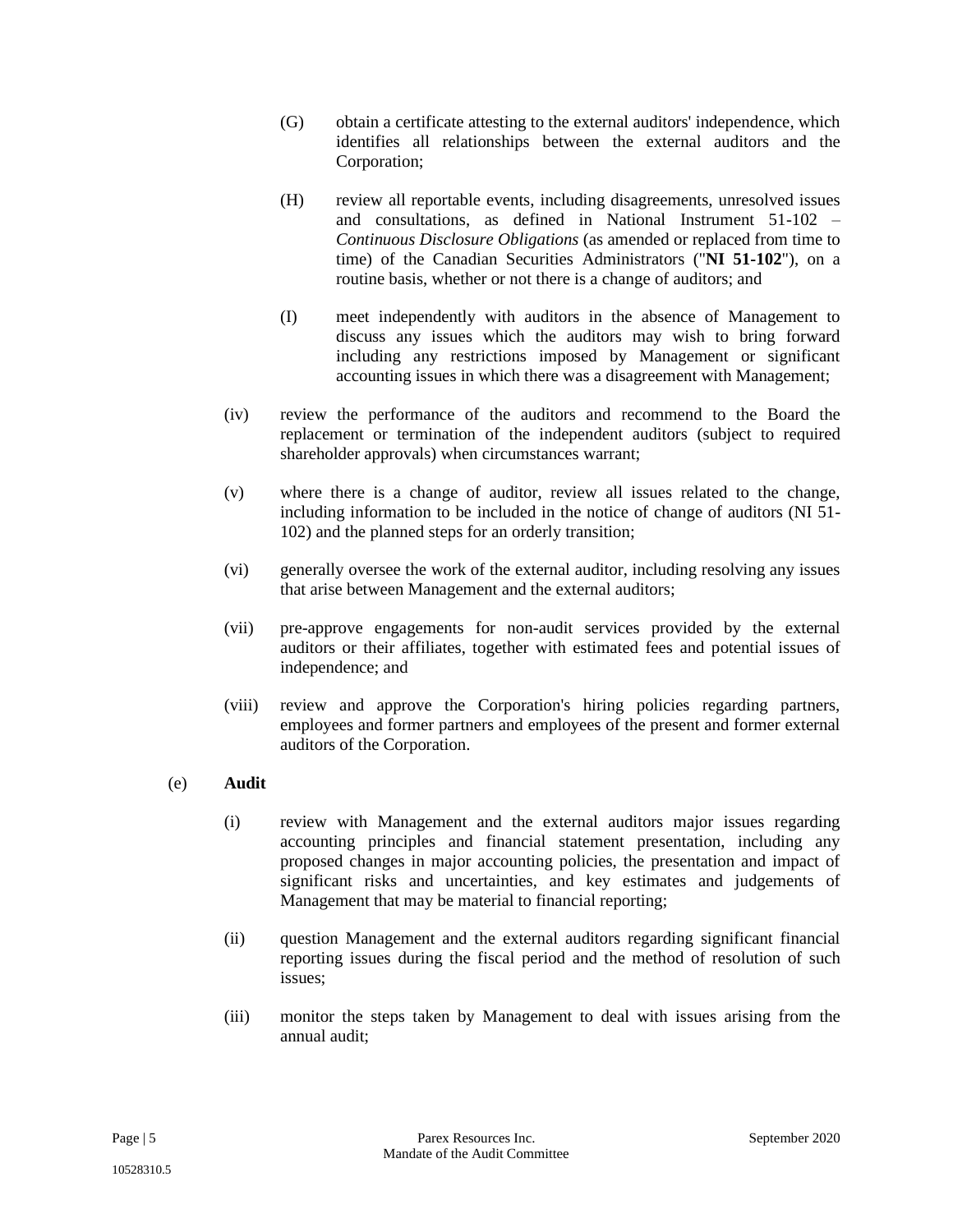- (iv) review the auditors' report to Management, containing recommendations of the external auditors', and Management's response and subsequent remedy of any identified weaknesses; and
- (v) review and approve the Audit Committee information that may be required by applicable securities laws to be included in the Corporation's annual management proxy circular or annual information form, as applicable.

# (f) **Legal**

- (i) review annually the legal expenses incurred by the Corporation; and
- (ii) assist the Board with oversight of the Corporation's compliance with applicable legal and regulatory requirements, including meeting with general counsel and outside counsel, when appropriate, to review legal and regulatory matters, including any matters that may have a material impact on the financial statements of the Corporation.

### (g) **Budget and Forecast of Operations**

- (i) be responsible for the Corporation having in place a process to review all general and administrative expenditures (including income tax) to improve future planning and cost control; and
- (ii) be responsible for the Corporation having in place a process to review all material capital investments to assess where value has been created and improve future decisions.

#### (h) **New Business Development**

Review of proposed acquisitions and divestitures at the request of the Board, including a review of the financial and legal due diligence conducted, and make recommendations to the Board as to the completion of such transactions.

#### (i) **Audit Committee Evaluation and Complaints**

Periodically, in conjunction with the Corporate Governance Committee:

- (i) assess individual Audit Committee member and Chair performance and evaluate the performance of the Audit Committee as a whole, including its processes and effectiveness;
- (ii) review the Corporation's procedures for the receipt, retention and treatment of complaints received by the Corporation regarding accounting, internal accounting controls or auditing matters;
- (iii) review the Corporation's procedures for the confidential, anonymous submission by employees of the Corporation of concerns regarding questionable accounting or auditing matters;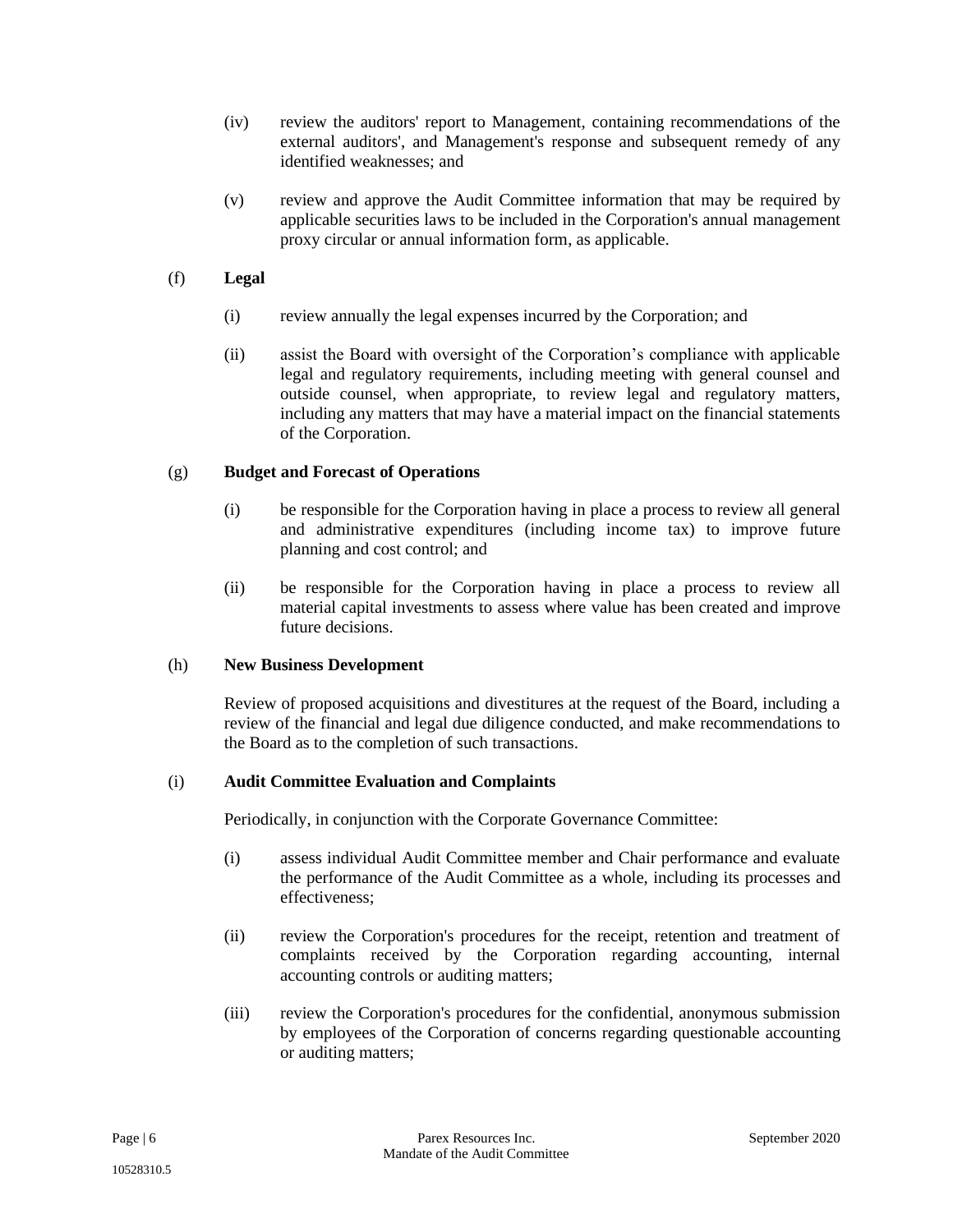- (iv) take the steps necessary to address and resolve all instances or allegations of fraud or other complaints reported to the Audit Committee in accordance with the Corporation's Whistleblower Policy; and
- (v) develop and approve Audit Committee member eligibility criteria, identify directors qualified to become Committee members and recommend appointments to and removals from the Audit Committee.

# (j) **ESTMA**

Review and report to the Board on the procedures in place for reporting and certification under the *Extractive Sector Transparency Measures Act* (Canada) ("**ESTMA**") at such time as Parex is required to comply with ESTMA.

# (k) **Environmental, Social and Governance ("ESG")**

- (i) In collaboration with the ESG Steering Committee (the "**ESG Committee**") review and assess ESG-related risks relevant to the Corporation, including those identified in the Corporation's annual ESG report.
- (ii) Regularly review the Corporation's risk management policies, processes and analyses relative to addressing ESG risks.
- (iii) Review the Corporation's annual ESG report and other ESG related disclosures in furtherance of executing on the Committee's duties and responsibilities set forth in this Mandate.

# **6. Other Duties & Responsibilities**

- (a) The Audit Committee shall be available to meet with any member of Management or any employee of the Corporation who wishes to raise any concern with respect to conflicts of interest, ethical issues or concerns raised under the Corporation's Whistleblower Policy.
- (b) The responsibilities, practices and duties of the Audit Committee outlined herein are not intended to be comprehensive. The Board may, from time to time, charge the Audit Committee with the responsibility of reviewing items of a financial, control or risk management nature.

#### **7. Finance and Audit Committee Evaluation**

Annually in conjunction with the Corporate Governance and Nominating Committee:

- (a) Assess individual Committee member and Chair performance and evaluate the performance of the committee as a whole, including its processes and effectiveness.
- (b) Develop and approve committee member eligibility criteria, identify directors qualified to become Committee members and recommend appointments to and removals from the **Committee**